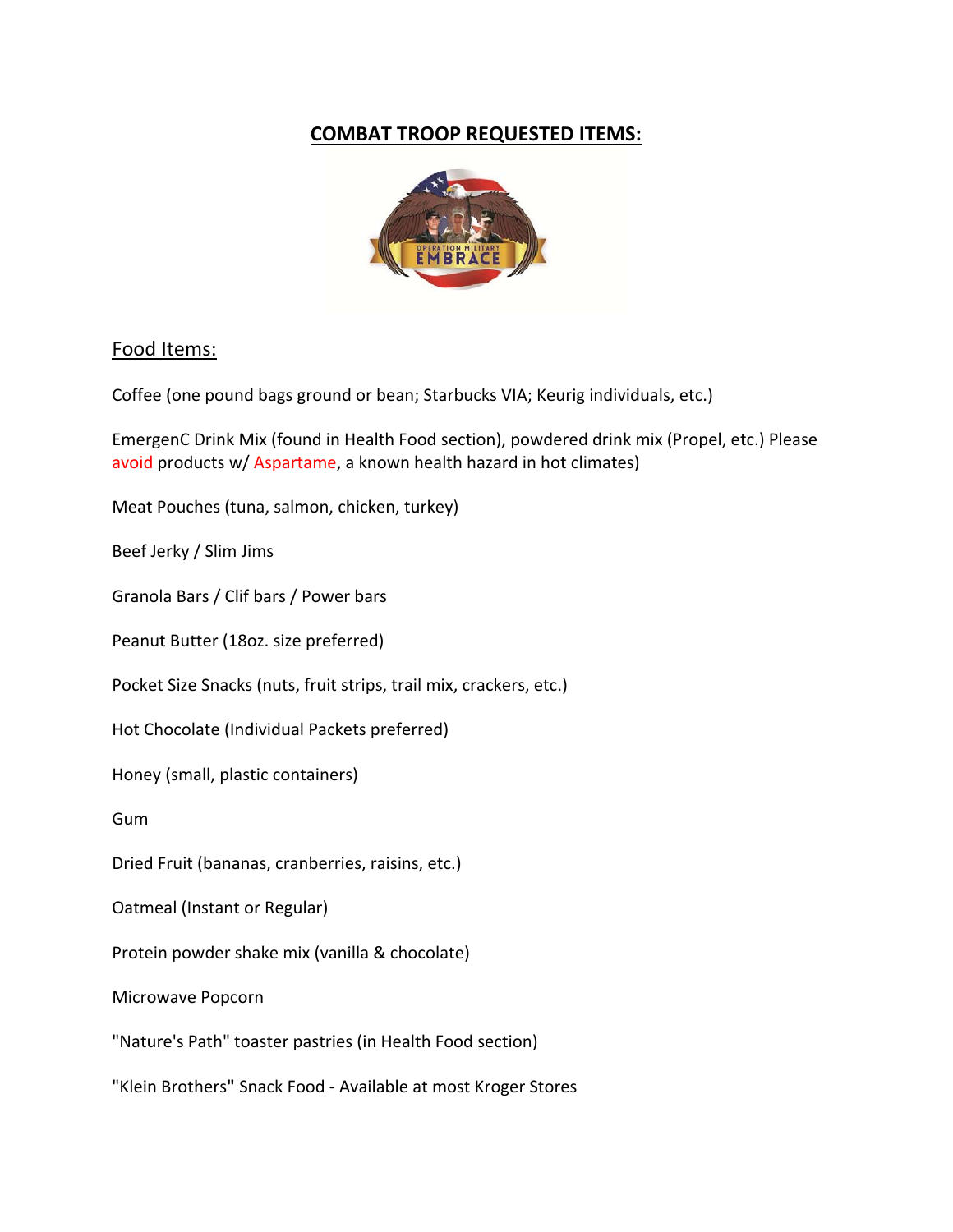# **COMBAT TROOP REQUESTED ITEMS:**



#### Non‐Food Items

Batteries (especially AA & AAA)

Office Supplies (bic pens, pencils, post‐its, note pads, etc.)

Baby Wipes (preferred size of 80 or less / pkg.)

Personal Care Items (toothpaste, deodorant, shampoo, body wash, shave cream, etc.)

OTC Meds. (sleep aids, anti‐diarrhea, sinus, Motrin, etc.)

Hair / Body Wash (24 oz. or smaller - scented & non-scented)

Deodorant (stick ‐ NO aerosol please)

Q‐Tips

Foot Powder & cream (good buy at Dollar Stores)

Room Fresheners (no candles please ‐ fire hazard)

Hand Warmers

Zip Loc Bags (Qt. & Gallon size)

Cross Word / Sudoku puzzle books

Hand Sanitizer